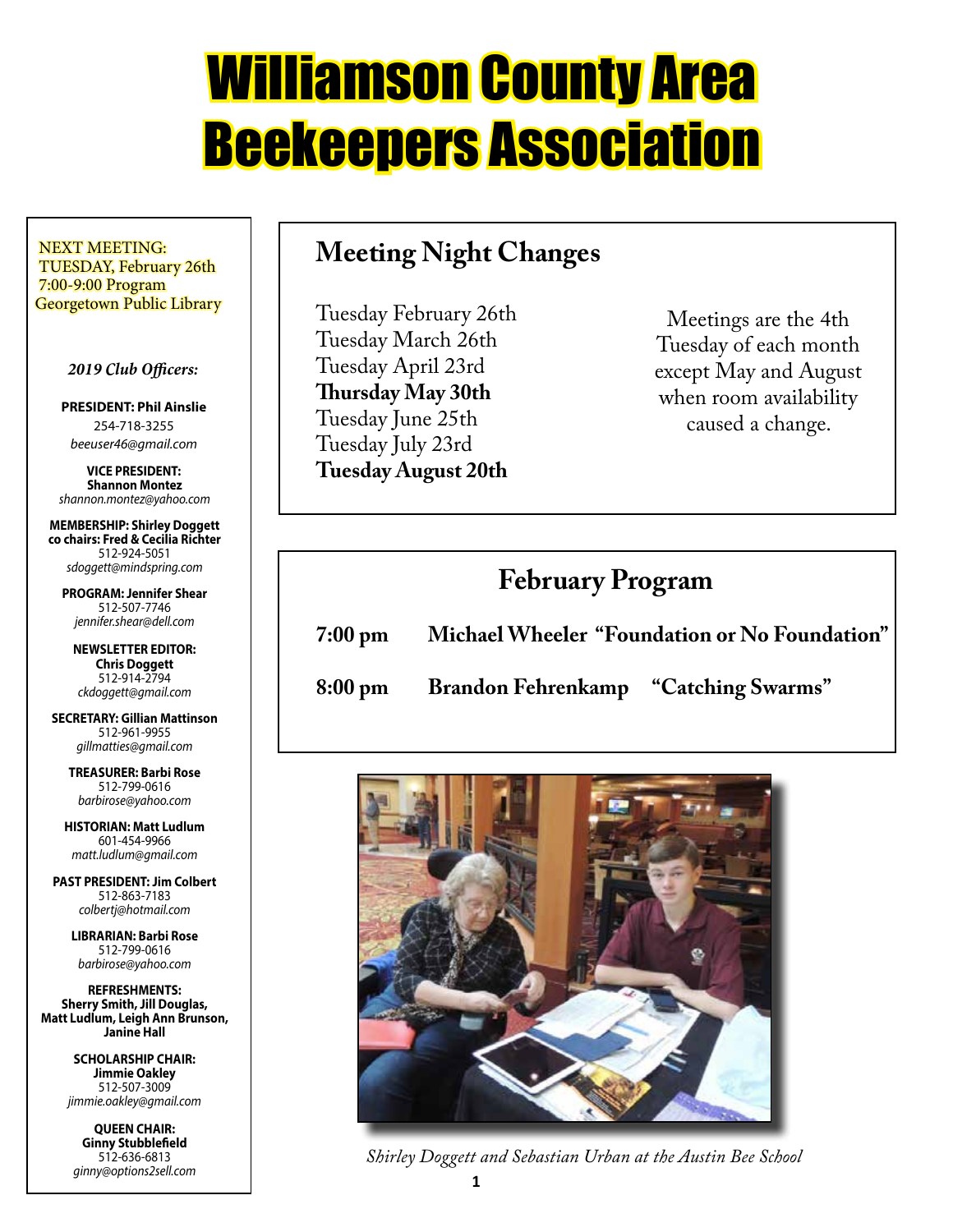

## **Interesting 2018 Research Pearls**

*from our President, Phil Ainslie*

**Common Weed Killer (Roundup) 2018 University of Texas at Austin**

Summary:

Honey bees exposed to glyphosate, the active ingredient in Roundup, lose some of the beneficial bacteria in their guts and are more susceptible to infection and death from harmful bacteria. Scientists believe this is evidence that glyphosate might be contributing to the decline of honey bees and native bees around the world.

#### **Mycelium Extract Reduces Viruses in Honey Bees 2018 Washington State University**

Summary:

A mushroom extract fed to honey bees greatly reduces virus levels, according to a new paper. In field trials, colonies fed mycelium extract showed a 79-fold reduction in deformed wing virus and a 45,000-fold reduction in Lake Sinai virus compared to control colonies. The hope is that the results of this research will help dwindling honey bee colonies fight viruses that are known to play a role in colony collapse disorder.

#### **Bees Understand the Concept of Zero June 7, 2018 RMIT University**

Summary:

Scientists have discovered honeybees can understand the concept of zero, putting them in an elite club of clever animals that can grasp the abstract mathematical notion of nothing.

#### **Agricultural Fungicide Atracts Honey Bees January 8, 2018 University of Illinois at Urbana-Champaign**

Summary:

When given the choice, honey bee foragers prefer to collect sugar syrup laced with the fungicide chlorothalonil (Bravo, Echo, Daconil) over sugar syrup alone, researchers report. Fungicides are among the top contaminants of honey bee hives and can interfere with the bee's ability to metabolize other pesticides.

#### **Honey May Reduce Injury in Children Who Have Swallowed Button Batteries June 11, 2018 Study done at Children's Hospital in Columbus, Oh.**

#### Summary:

In experiments conducted on cadavers and live animals, both honey and the drug Carafate provided a physical barrier and neutralized the tissue pH increase associated with battery ingestion; they both reduced injury severity compared with other common household liquids, including apple juice, orange juice, sodas, sports drinks and maple syrup.

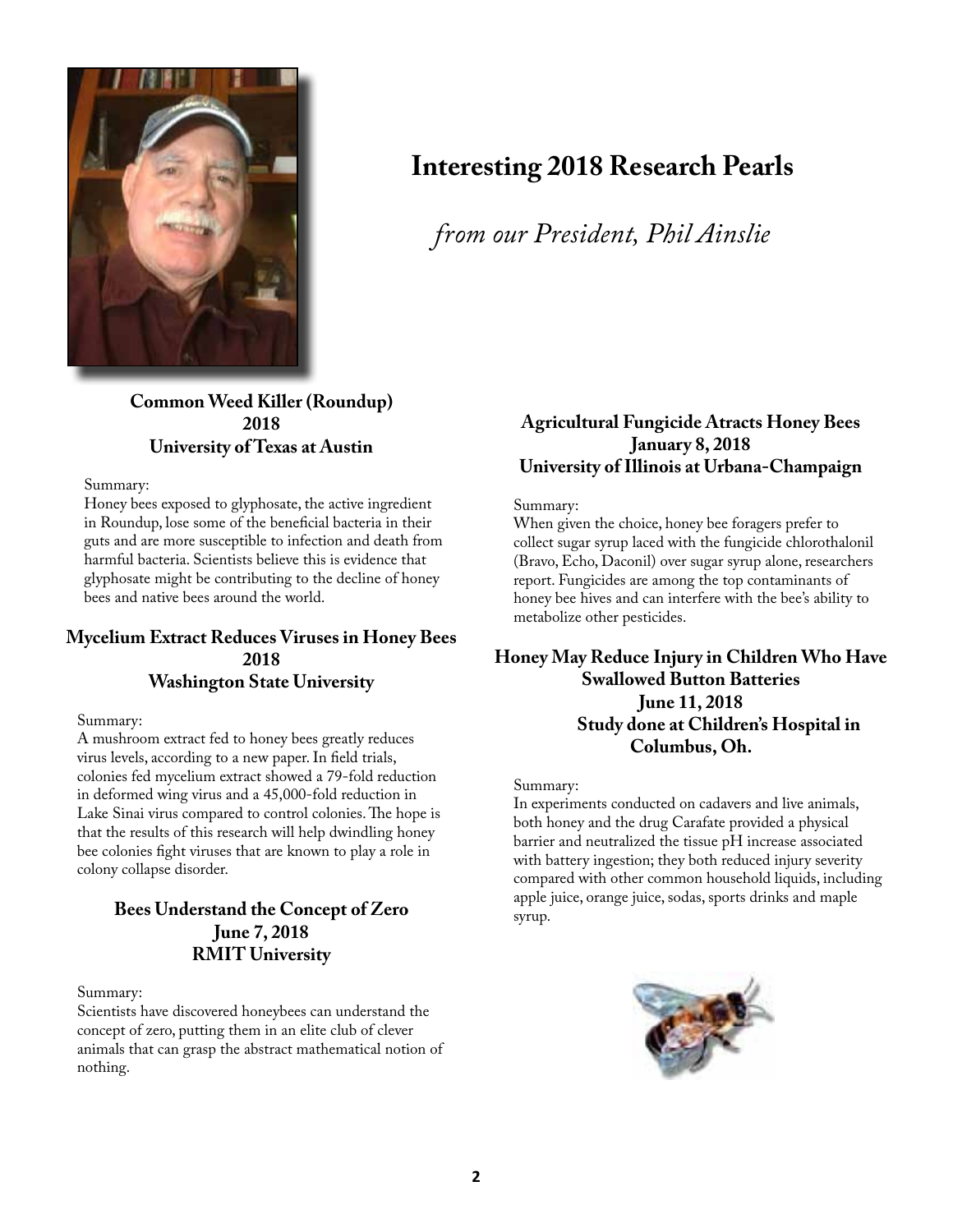#### **Williamson County Area Beekeeping Association Meeting Summary - January 22nd, meeting.**

The meeting was opened by Phil Ainslie, President

President's Announcements

- The last day to order Nucs and Queens will be February 28th. Jimmie Oakley was available to take orders at the meeting. Order forms can be mailed to Jimmie.
- The Texas Beekeepers Association, via Chris Doggett, has provided a four fold pamphlet. The pamphlets are designed with new beekeepers in mind. They are a good reference guide, and provide a checklist for each season.
- Donations for door prizes are welcome and encouraged.
- Member wishing to help with refreshments can contact a board member for information.
- The Board is look for 2 at-large members to join the Board and participate in the bi monthly meetings. The next Board meeting is scheduled for Thursday March 15th from 7pm - 8.30pm. It is held in room 307 of the Methodist Church building on University. Please contact the President, or a board member, for more information and/or to put your name forward.
- The W.C.A.B.A. has been contacted by a gentleman who is looking for beekeepers to assist him in getting agricultural exemption. . He has 11 acres available behind the vineyard in Florence, and is seeking beekeepers whom are interested in placing hives on his property. If interested, please contact a Board member.

Beekeeping 101 - The World of Bees. Presented by Chris Doggett. A lively presentation covering the basic knowledge of bees and the structure of the hive.

Beekeeping 102 - Honey Bee Nutrition and Feeding. Presented by Chris Doggett. Another great and lively presentation covering the basic nutritional needs of the bees.

Members Present:- 104

Door Prizes. - There was a total of 11 door prize winners !!

#### Presentations and Acknowledgements

President , Phil Ainslie presented Jim Colburn, the past president, with a piece of bee related art work.

Chris Doggett recognized, and thanked Laura Colburn for all her hard work and support of the W.C.A.B.A. Laura is a past board member who is moving out of state.

Housekeeping; Jim Colbert proposed a change to Article VI - Constitutional Changes, and Section IV - By-law, allowing the board to meet in the month of November instead of October. The membership approved the change by an unanimous vote.

The meeting was closed by Phil Ainslie, President. " Bee Good"

The next meeting will be held on Tuesday February 26th at the Georgetown Library.

Gillian Mattinson Secretary, WCABA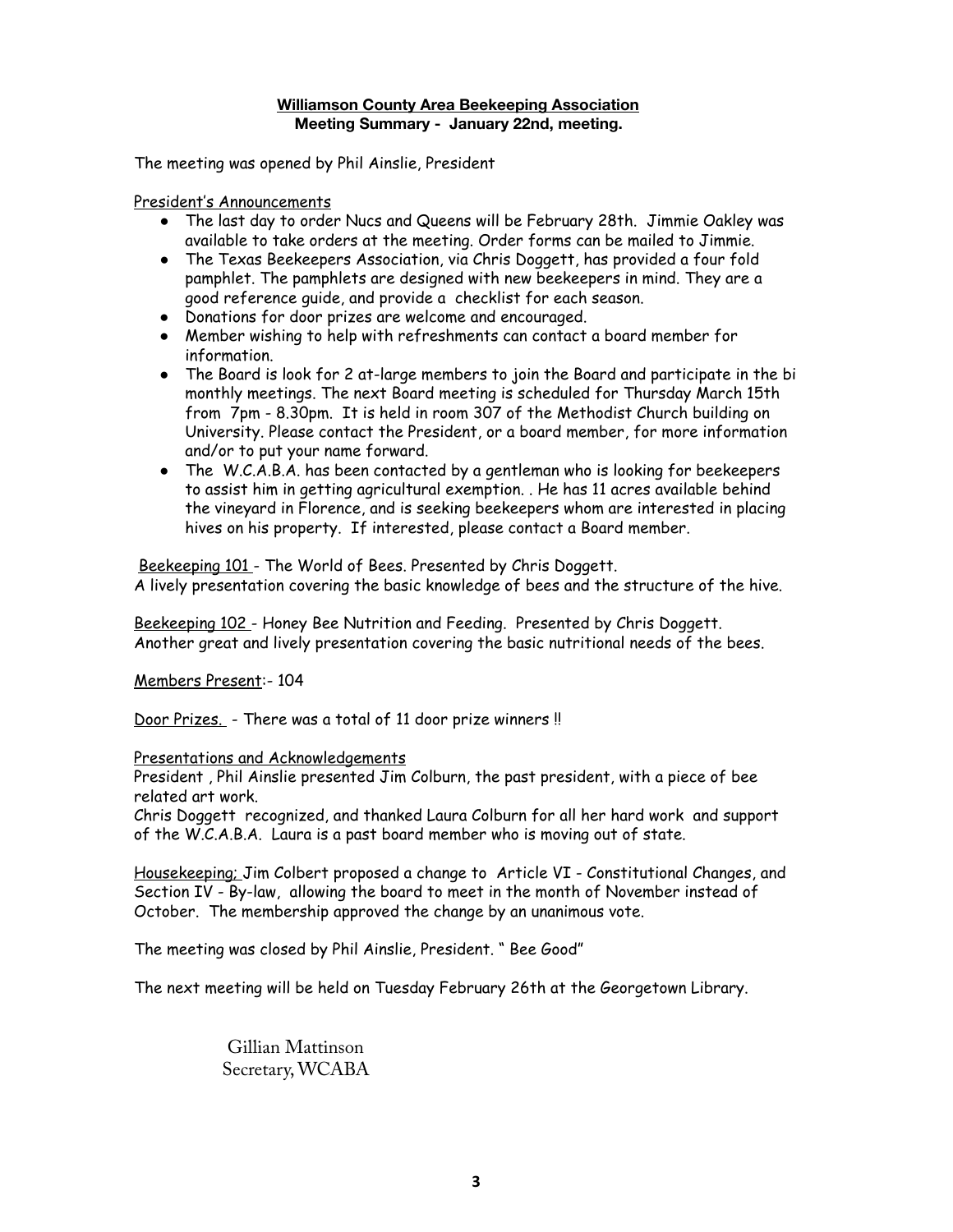## Slow but Steady Bee and Queen Sales

 The pace of bee and queen sales in the WCABA Bee Procurement Program is slow but steady as we approach the deadline for ordering through the club's annual program.

 As of this time last year the membership has placed 101 orders that amounted to a requested 218 five-frame nucs and 73 marked and clipped queens. This year as of the same time there were only 78 orders for 182 nucs and 68 queens.

There is still time to place an order before the February  $28<sup>th</sup>$  deadline through the club if you are a current member. There are more than 60 nucs and 20 queens available at a very attractive price for those wanting to get started in beekeeping, replaces winter loses, or increase the number of hives under your management; so don't delay. The official order form is in the newsletter for your convenience with a nuc price of \$150 each and the M&C queens are going for \$32 each.

Deliver dates for the nucs or queens with pick up at the Bost Farm is yet to be

determined, but it usually falls in mid-April. Each order is confirmed by e-mail and each order will receive a "Pickup Voucher" with a specific date and number the member is entitled to claim.

 As always, your patience is appreciated while the final details of the club's bulk order for nucs and queens is worked out.

 Bring your order form and your money to the next meeting on the  $26<sup>th</sup>$  to get on the list.



Jimmie Oakley – Order Coordinator. B&Q Order Table at WCABA Meeting

 **Do You Purchase From Amazon.com? Go to Smile.Amazon.com Same products and same prices Choose THBEA (Texas Honey Bee Education Association) Amazon will donate a percentage of your purchase to us This supports the Texas Honey Queen program and many other Educational Activities**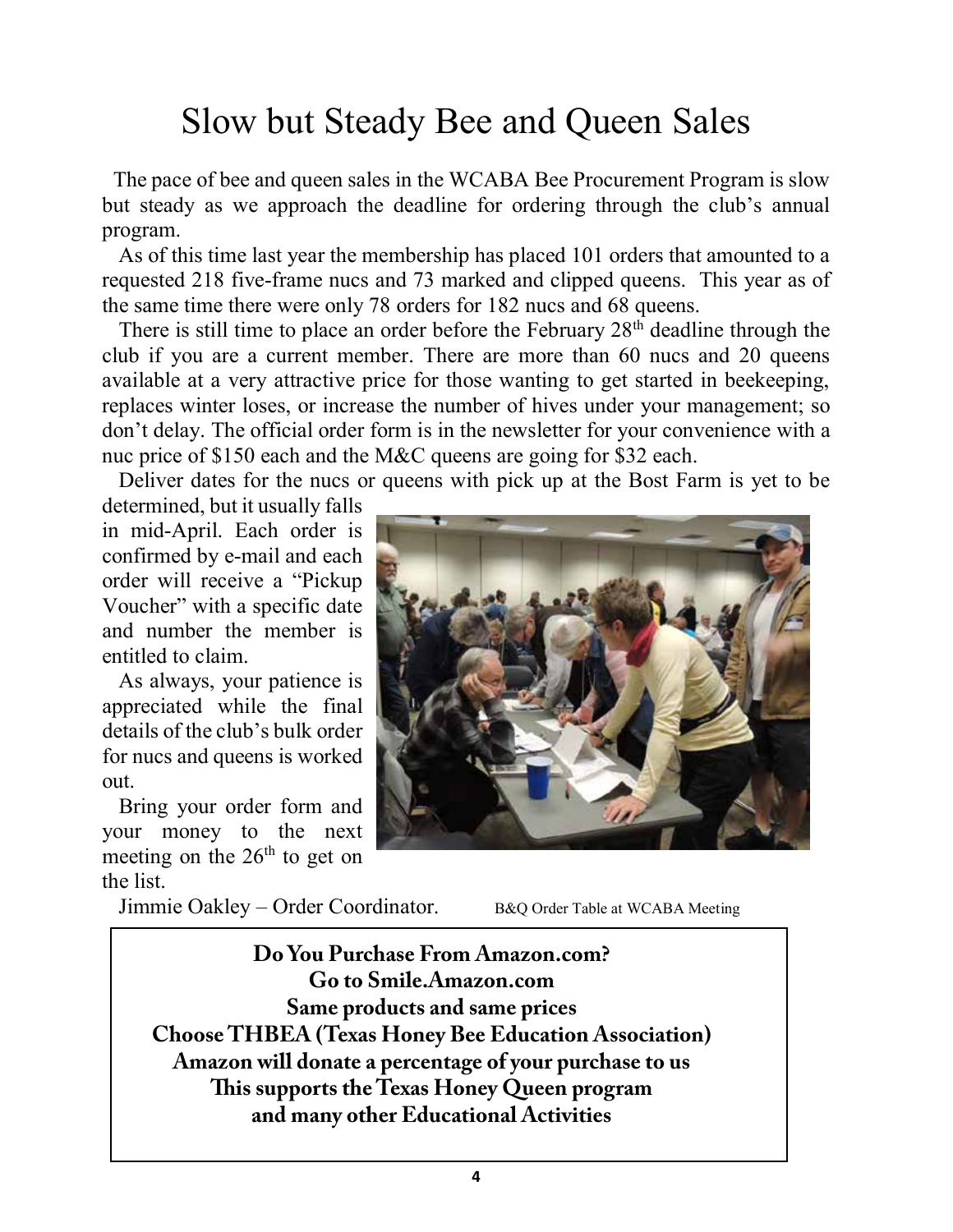## **W.C.A.B.A 5-Frame Nuc & Queen Order Form - 2019**

| <b>Name</b>         |  |                                                                                                                                                  |                     |
|---------------------|--|--------------------------------------------------------------------------------------------------------------------------------------------------|---------------------|
| <b>Address</b>      |  |                                                                                                                                                  |                     |
| <b>Phone</b>        |  | e-mail:                                                                                                                                          |                     |
| I want to order:    |  | Were you a member last year? $\int$   Yes $\int$   No                                                                                            | please print email  |
| No.                 |  | <b>5 Frame Nuc</b> (w/Italian-Carniolan Hybrid Queen)<br>Nuc has three frames brood, $w$ mated queen, "NOT" marked or clipped.                   | \$150.00/ Nuc       |
| No.                 |  | <b>Honey Bee Queen</b> (Based on group order of 100) \$32.00/Queen<br>BeeWeaver marked & clipped Queen, mite tolerant and virus resistant stock. |                     |
|                     |  | How will you pay? CASH or Check $#$                                                                                                              | <b>TOTAL \$ AMT</b> |
| Mail remittance to: |  | Check Preferred                                                                                                                                  | <b>OF ORDER</b>     |
|                     |  | WCABA Order/ Jimmie Oakley - 425 Sapphire Lane, Jarrell, TX 76537                                                                                |                     |
|                     |  | Nuc order <b>deadline:</b> Must be postmarked by February 28, 2019, or while supplies last.                                                      |                     |
|                     |  | Limit 10 nucs per family, 4 nucs new members. No resale or owner transfer permitted on nucs once ordered.                                        |                     |

All secondary transactions and scheduling must come through the club for tracking & delivery.

Special Instructions:

| Membership Application                                                                                                                                                                                                                                                                                                                                                                                                                            |  |  |  |  |
|---------------------------------------------------------------------------------------------------------------------------------------------------------------------------------------------------------------------------------------------------------------------------------------------------------------------------------------------------------------------------------------------------------------------------------------------------|--|--|--|--|
| Williamson County Area Beekeepers Association                                                                                                                                                                                                                                                                                                                                                                                                     |  |  |  |  |
| Dues \$20.00 per year - Individual                                                                                                                                                                                                                                                                                                                                                                                                                |  |  |  |  |
| \$25.00 per year - Family Membership                                                                                                                                                                                                                                                                                                                                                                                                              |  |  |  |  |
| New Member / Renewing Member (circle one)                                                                                                                                                                                                                                                                                                                                                                                                         |  |  |  |  |
| Date: $\frac{1}{\sqrt{1-\frac{1}{2}} \cdot \frac{1}{2} \cdot \frac{1}{2} \cdot \frac{1}{2} \cdot \frac{1}{2} \cdot \frac{1}{2} \cdot \frac{1}{2} \cdot \frac{1}{2} \cdot \frac{1}{2} \cdot \frac{1}{2} \cdot \frac{1}{2} \cdot \frac{1}{2} \cdot \frac{1}{2} \cdot \frac{1}{2} \cdot \frac{1}{2} \cdot \frac{1}{2} \cdot \frac{1}{2} \cdot \frac{1}{2} \cdot \frac{1}{2} \cdot \frac{1}{2} \cdot \frac{1}{2} \cdot \frac{1}{2} \cdot \frac{1}{2}$ |  |  |  |  |
| Name: Name and the second contract of the second contract of the second contract of the second contract of the second contract of the second contract of the second contract of the second contract of the second contract of                                                                                                                                                                                                                     |  |  |  |  |
|                                                                                                                                                                                                                                                                                                                                                                                                                                                   |  |  |  |  |
|                                                                                                                                                                                                                                                                                                                                                                                                                                                   |  |  |  |  |
|                                                                                                                                                                                                                                                                                                                                                                                                                                                   |  |  |  |  |
|                                                                                                                                                                                                                                                                                                                                                                                                                                                   |  |  |  |  |
|                                                                                                                                                                                                                                                                                                                                                                                                                                                   |  |  |  |  |
| Please print, fill out, and bring to club meeting or mail with check to:                                                                                                                                                                                                                                                                                                                                                                          |  |  |  |  |
| Membership                                                                                                                                                                                                                                                                                                                                                                                                                                        |  |  |  |  |
| Shirley Doggett, 400 County Road 440, Thrall, TX 76578                                                                                                                                                                                                                                                                                                                                                                                            |  |  |  |  |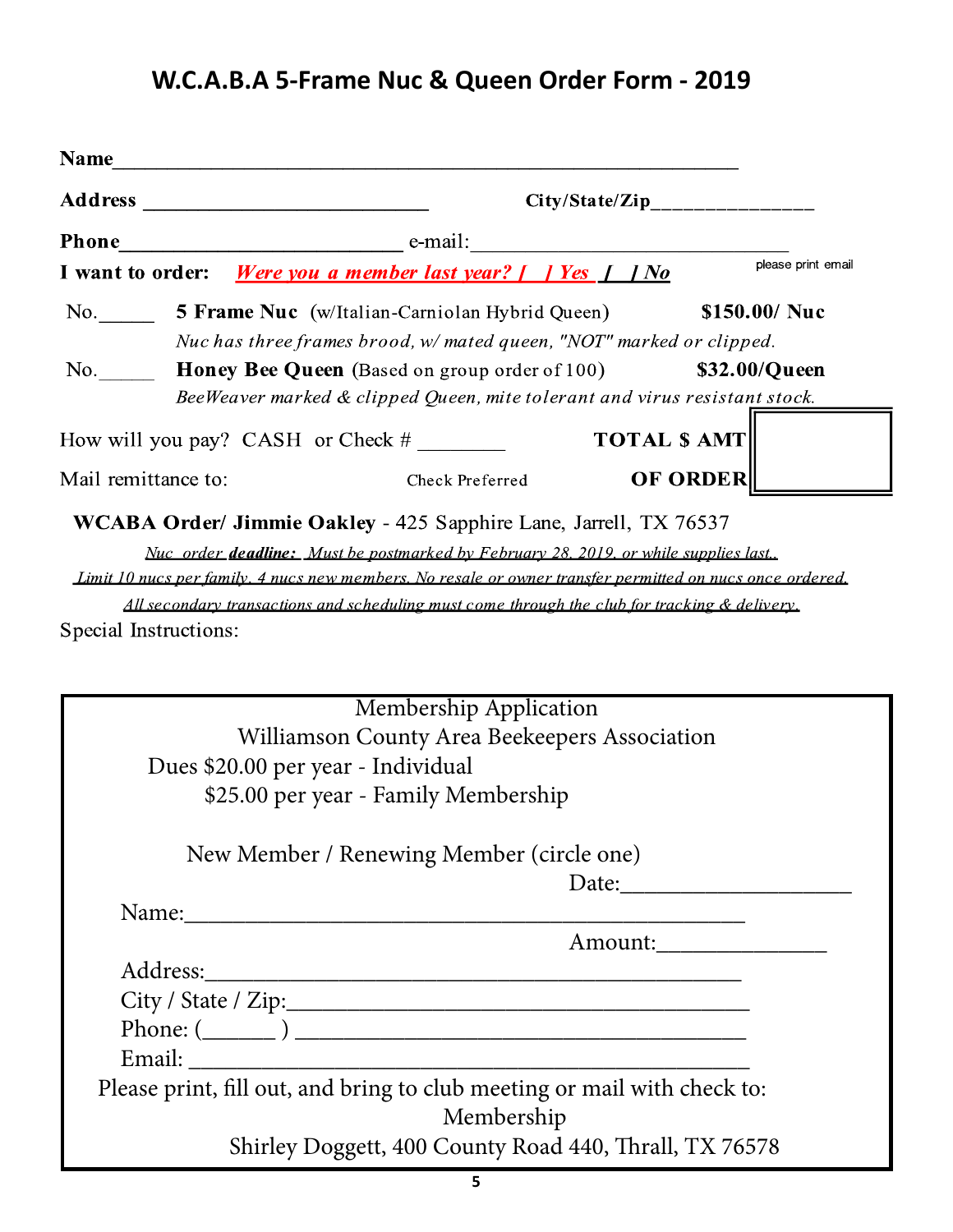## Scholarship Recipient Training Session at the Bost Farm

 As Winter refuses to let go its hold on Central Texas, the WCABA Scholarship Program took advantage of the beekeeping down time to eat a little pizza and review a presentation by Randy Oakley at a training session at the Bost Farm Honey House.

Thursday the  $7<sup>th</sup>$  was a cold windy day to start with and it didn't get much better as temperatures fell into the lower 40's as the recipients gathered. There were seven youngsters in attendance, plus several accompanying parents and some additional siblings. All in all, it was a packed room but even the better for the combined heat.

 The year-long program was presented in Randy's PowerPoint presentation titled "A Sustainable Apiary for Central Texas", and each scholarship recipient received a binder notebook to assist and reinforce the foundation principles and the important details to be remembered.

 Two and a half hours is a long time to hold the attendee's attention, so several breaks were taken for bathroom and to stock up on more pizza. Randy talked fast and the guys listened even faster, and the material was covered in record time, and there was even opportunity for questions at the close of the session.

 As the program material evolves and expands the recipients are in for at least 62 weeks of mentoring to get then to the point where they take possession of both hives that are produced as a result of the program.

 We are still excited by the potential of this concept to create and expand the initial nuc provided into a real apiary for each participant, and how well the youngsters have embraced the principles and regiment requires to accomplish the end result.

 The next big milestone is to get the winter mite treatment done to assure the bees are clean going into the spring buildup.

 We are thankful that WCABA is supportive of the program and is allowing it time to reach fruition.

Jimmie Oakley – Scholarship Chair











Pizza for All… **Randy Oakley Demonstrating Hive Increase**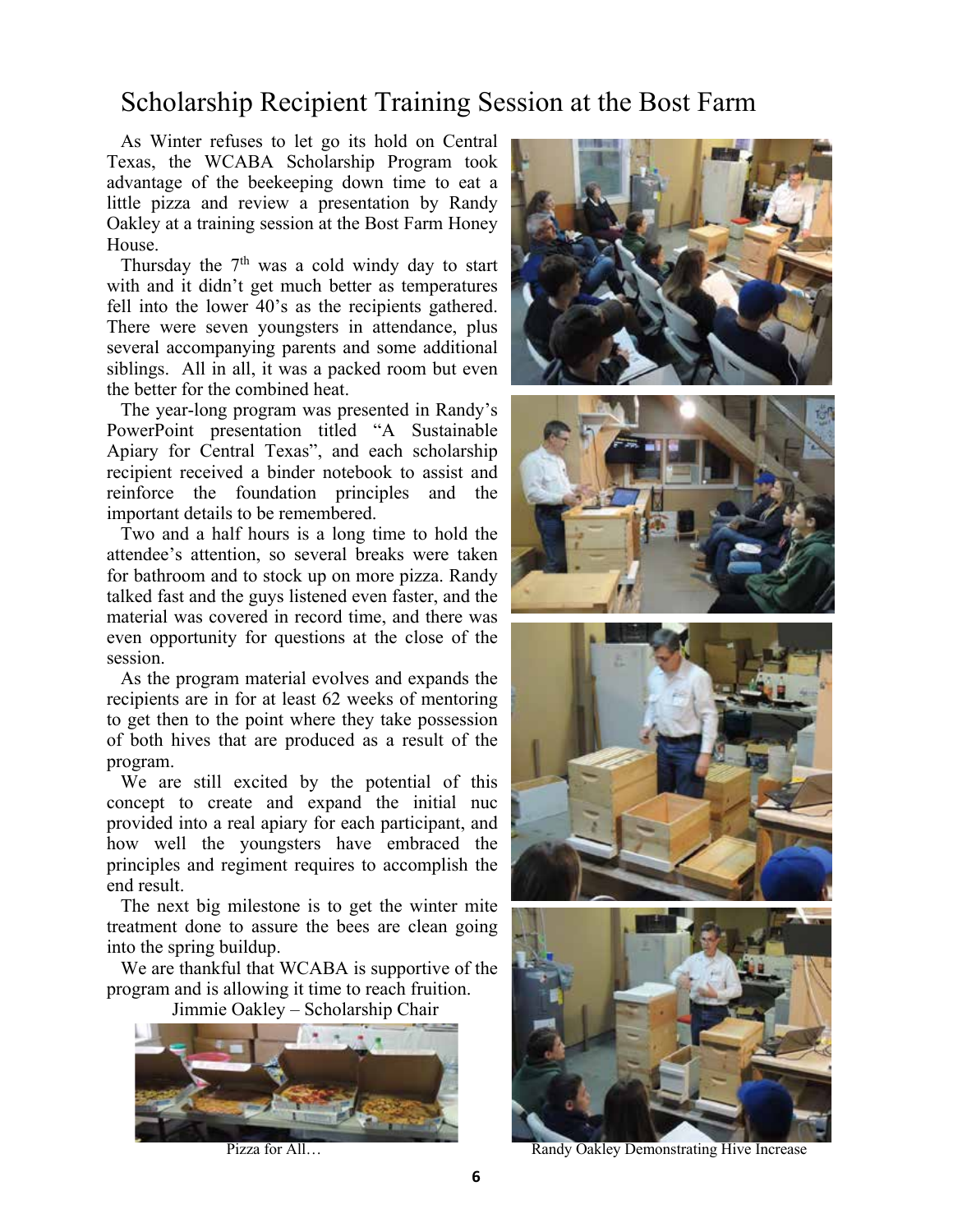## **Club Extraction Equipment**

 Are you looking forward to a bountiful crop of wildflowers this Spring? With so many Fall rains (and the promise of more this Spring), our bees should be "as busy as bees" bringing in all that pollen and nectar to their hives. And our WCABA members can look forward to extracting a good amount of delicious honey.

 Do you need a honey extractor? WCABA has two sets of extracting equipment that our members can check out. Each set includes the extractor, sieves, and buckets that can be checked out for 3 days before you clean and return them to the Bost Farm at 4355 County Road 110, Georgetown. If you have used the extracting equipment previously, simply call Mary Bost (512/863-3656) . If you need instruction on using it, you'll need to check with Jimmie Oakley (512/507-3009) to arrange a date and time when he can meet you at the Farm and help you know what to do. There is no charge for using this equipment; however, a donation of a jar of honey to our scholarship program would be appreciated.

Mary Bost - (512/863-3656) -- bostbees@gmail.com

## Welcome to Texas Bee Supply!

We'd like to welcome all Busy Bee customers to Texas Bee Supply. We're so happy you're here! Texas Bee Supply exists to help new, intermediate, and advanced beekeepers succeed in their efforts to raise bees and produce honey. Whether you have 1 or 1000 hives, we offer the products you want and need to help your bees thrive.

We sell bees and queens, a full line of beekeeping equipment, offer a wide variety of beekeeping classes, and are the only distributor in the world of the Super Suit. We also answer thousands of questions a year for our customers.

For all of our new Busy Bee customers we would like to offer the best shipping deal in the industry. Simply type busybee as a discount code when checking out and you will receive free shipping on most\* orders of \$50 or more! We hope that you will visit our website or our Blue Ridge store for all your beekeeping needs! We look forward to serving you!

Visit our Website: www.texasbeesupply.com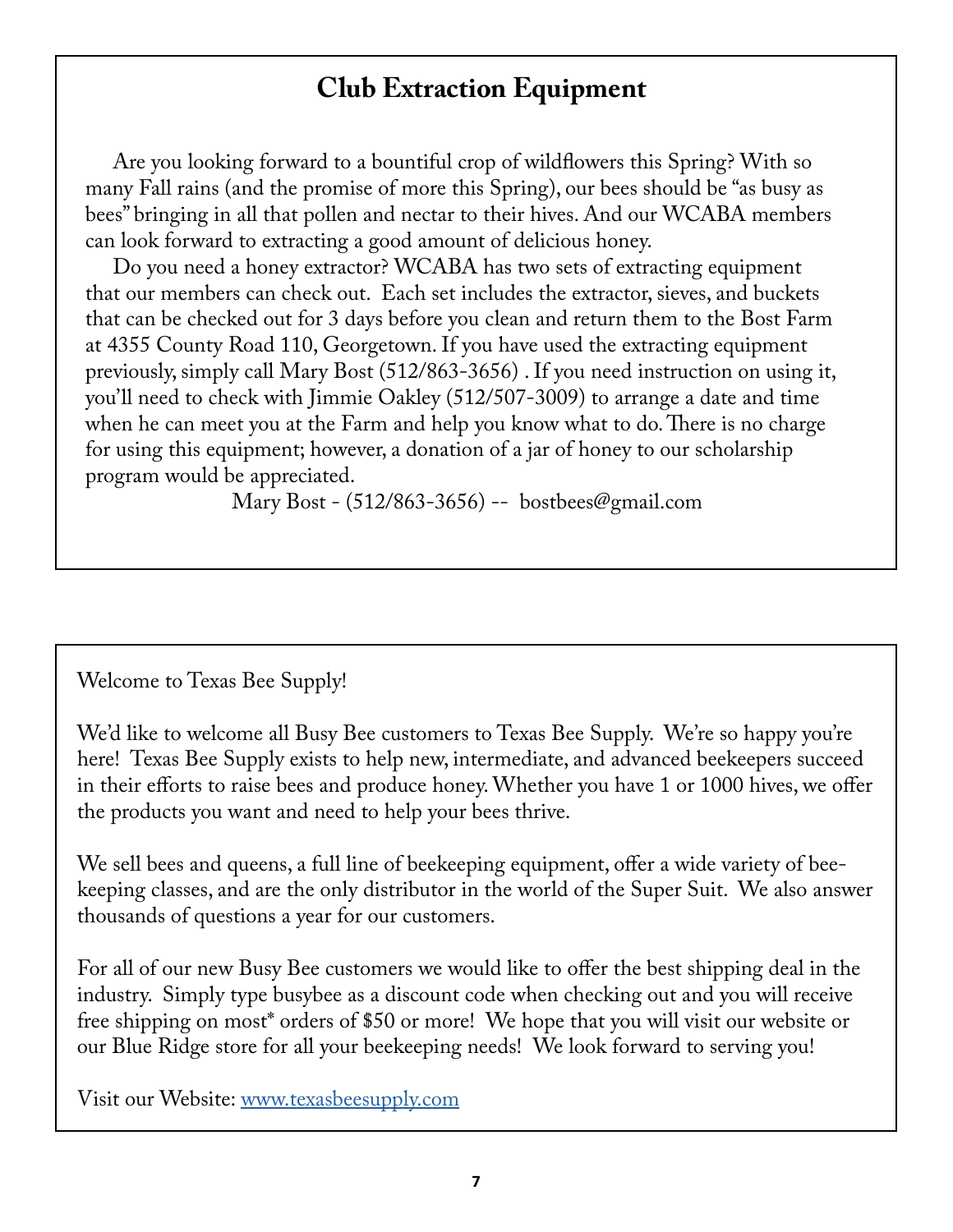## **February Column from S.S. Brantley Marshall Beekeepers Association**

 I sometimes receive interesting bee calls during the early months of the year after the winter winds have blown all of the leaves off the deciduous trees. The excitement comes from a frantic homeowner who can now see a wild bee hive hanging underneath a limb on the leafless tree. They are sure the wild African Bees are going to attack the grandchildren as soon the house door is opened. The call usually goes something like this: "I have a wild beehive twenty feet up in a tree in my front yard. I am highly allergic to bee stings and my grandchildren can't play in the yard." I try to calm them and reassure them I will come over and remove the bees. When I arrive and knock, the homeowner cracks the door a few inches and points out the tree with the "killer bees" and slams it shut again. I check out the the limbs about 20 feet high and find nothing. Using binoculars, I check the upper limbs and sure enough, about forty feet high are five dinner plate sized pieces of comb hanging underneath a big limb. But all I see between the combs is blue sky. There are no bees at all. This open colony did not survive the cold and winds we have already had this winter. I assure the homeowner that all is well and promise to come back in April and set up swarm traps on the property -- but not in the front yard. And not forty feet high!

 February typically is a few cold days intermixed with some much warmer days. Today is 69 degrees but tomorrow will have 25 mph winds and near freezing temperatures. Take advantage of the warmer days to do a quick inspection of your hives. Make sure the hive still has stored honey that can see the bees through several more weeks of cold weather. If honey stores are limited, feed with a 2:1 sugar syrup mix. In cold weather, the sugar syrup container should be placed inside the hive and over the bee escape hole in the inner cover or over the top bars. This allows the bees to reach the syrup without breaking cluster. Bees can starve during cold weather if the syrup is too far from the cluster. You may need to add an empty super or a feeding super to allow the syrup container to set under the Inner Cover. A feeding super is just a 2 ½

to 3 inch deep box placed between the Inner Cover and Outer cover, creating enough room to feed with a plastic baggie. They can be purchased from most bee suppliers or quickly assembled from some 1x3 or 1x4 boards.

 Sometimes I am asked about feeding with old honey. Old honey is not recommended for feeding unless you know its source and you know that it is disease free. It is less risky to feed with sugar syrup or corn syrup.

 Some of the bee journal authors are writing about bees found dead in hives with adequate honey stores but little to no pollen. In our part of Texas, bees are shifting into expansion mode by late January and consuming more pollen. On warmer days, they can forage for pollen from the blooming Elm trees but will be consuming stored pollen when it is too cold to forage. It is possible for the bees to exhaust the stored pollen. Some beekeepers feed a pollen substitute, either a commercially available powder or a patty. The pollen powders or patties can be placed inside the hive on top of the inner cover or top bars. You can also consider open feeding of pollen supplements by constructing an open feeding station and let the bees forage on warmer days. If you are not familiar with open feeding stations, Google "bee pollen open feeding stations" and you will find a wide variety of options.

 By mid-to-late February, we should see Wild Pear blooming throughout East Texas. Other nectar bearing plants will begin to bloom soon after. Our bees will be foraging strongly on warmer days. You should see increasing activity at the landing board, with bees coming in bearing loads of pollen. Spend some time observing and you will note a variety of different colored pollen on the pollen pouches of the returning foragers. It will be a good time to start a calendar or notebook noting what kinds of trees and flower are being worked and what the bees are bringing into the hive. Blooms do not produce nectar all day long so you need to check at different times of the day.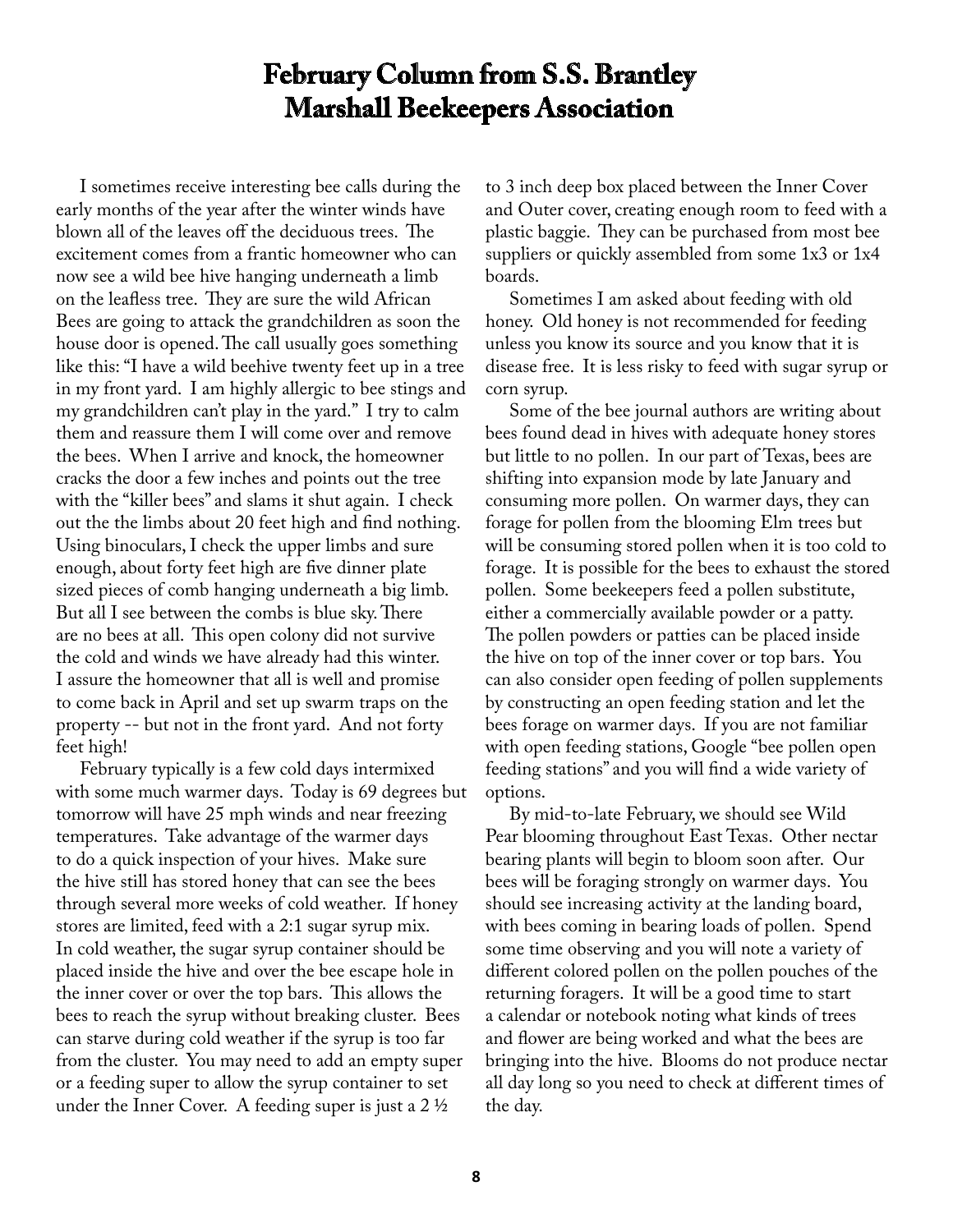

## **11th Annual Beekeeping School**

## Saturday, March 23, 2019 Brenham High School 525 A. H. Ehrig Drive, Brenham, Texas

## **\*\*\*New Location\*\*\***



Whether you are a complete beginner or an experienced beekeeper, there will be something of interest to you!

 A preliminary course schedule is given on the back of this flyer.

## **Cost, including Lunch and Snacks:**

| Individual                         | \$65 |
|------------------------------------|------|
| <b>Additional Adult</b>            | \$60 |
| <b>Student (Including College)</b> | \$25 |
| <b>Children Under 12</b>           | \$10 |

## **Register at: www.tinyurl.com/2019BeeSchool**

**Please visit us at www.centraltexasbeekeepers.org email centraltexasbeekeepers@gmail.com or call 979-277-0411** for more information or to be added to our mailing list. **Visit us on Facebook at CentralTexasBeekeepersAssociationandFriends**